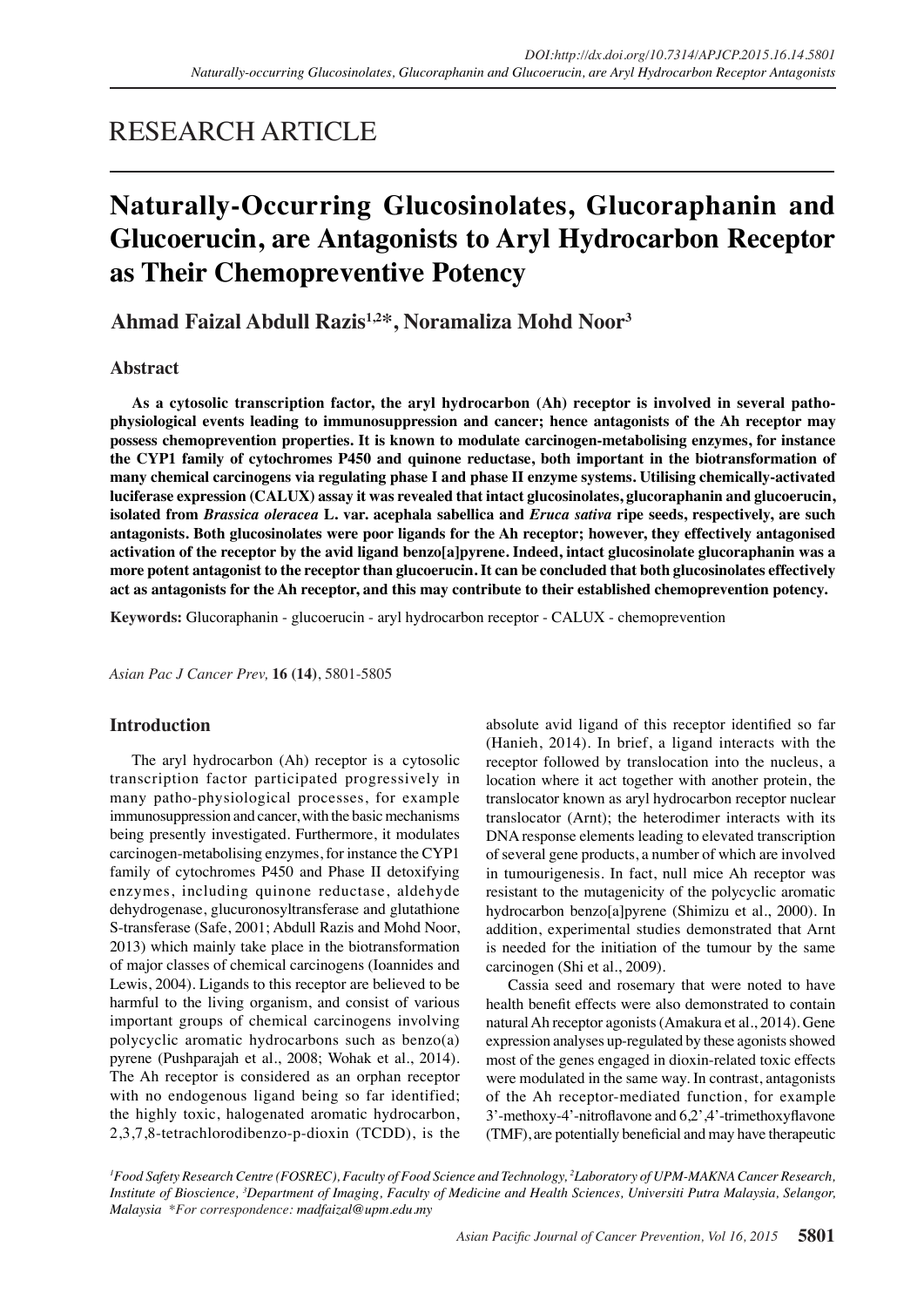#### *Ahmad Faizal Abdull Razis and Noramaliza Mohd Noor*

properties (Lu et al., 1995; Murray et al., 2010). It has been shown that in Mcf7 cells, 3'-methoxy-4'-nitroflavone impaired the induction of ethoxyresorufin O-deethylase by TCDD; furthermore, co-treatment of Mcf7 cells with such flavones in the presence of TCDD or [3H]TCDD resulted in dose-dependent suppression of TCDD-induced CYP1A1 mRNA levels and formation of radiolabeled nuclear Ah receptor complex (Lu et al., 1995). Similarly, 6,2',4'-trimethoxyflavone, newly identified as an Ah receptor ligand, was capable of competing with agonists, for example benzo[a]pyrene and TCDD, efficiently deterring AhR-induced transactivation of endogenous targets and a heterologous reporter, such as CYP1A1, independent of cell lineage or species (Murray et al., 2010). Thus, clearly chemicals which function as antagonists of this receptor may function as chemopreventive agents.

The chemoprevention properties of cruciferous vegetables have been ascribed to glucosinolates, a group of sulphur with glycosides, which can be found at significant amounts in these vegetables (Abdull Razis and Mohd Noor, 2013). The putative opinion is that glucosinolates were not directly contributed to the chemoprevention effects, nonetheless their hydrolyzed-products for example the isothiocyanates. It has been presumed that intact glucosinolates, due to their water solubility, could not to reach the blood circulation after oral intake. Nevertheless, it was shown that, glucoraphanin, in any case in dogs and rats, able to absorb intact after oral intake (Bheemreddy and Jeffery, 2007; Cwik et al., 2010). Male F344 rats administered purified glucoraphanin at 150  $\mu$ mol/kg resulted in 5% of the oral dose remains intact in urine (Bheemreddy and Jeffery, 2007). Glucoraphanin in plasma was detectable in animals administered with glucoraphanin in comparison with control animals; in dog the levels were ranging from 2900 to 15,000 ng/ mL after receiving oral dose at 200 mg/kg/day of body weight for 3 days, while in rats the mean concentrations after 13 days dosing at 10, 50, 100, and 500 mg/kg/ day were 49.9, 198, 416 and 1630 ng/mL, respectively (Cwik et al., 2010). Moreover, in the rat, glucoraphanin could be condensed to glucoerucin via the reduction of the alkylsulfinyl glucosinolate (Bheemreddy and Jeffery, 2007); glucoerucin differs from glucoraphanin (Figure 1) only by the presence of oxygen on the sulphur atom (Chun et al., 2013). These findings urged us to evaluate whether intact glucosinolates capable of activating the Ah receptor and/or prevent its activation by benzo[a]pyrene. Experimental evidence is presented in these studies that glucosinolates, glucoraphanin and glucoerucin, are antagonists of the Ah receptor and this attribute may be an important contributor to their chemopreventive activity.

## **Materials and Methods**

DMSO, benzo[a]pyrene and 2,3,7,8-tetrachlorodibenzo*p*-dioxin (TCDD) (Sigma Co. Ltd., Poole, Dorset, UK), luciferase assay reagent and cell culture lysis reagent (Promega, Wisconsin, USA), penicillin–streptomycin– neomycin, foetal calf serum, minimum essential medium  $\alpha$  (MEM- $\alpha$ ) (Invitrogen, Paisley, Scotland) were commercially available. The recombinant mouse

hepatoma cell line H1L1.1c2, transfected by Dr. Michael Denison (University of California, USA), was kindly donated by Prof. Aldo Roda (University of Bologna, Italy).

#### *Glucosinolates isolation*

Glucoerucin and glucoraphanin were isolated from Eruca sativa ripe seeds and Brassica oleracea L. var. acephala sabellica, respectively, as previously described (Visentin et al., 1992). Both glucosinolates were extracted using an Ultraturrax homogeniser at average speed for 15 min followed by homogenate centrifugation at 17,700 ×*g* for 30 min. Utilising one-step anion exchange chromatography, glucosinolates were isolated from the extract according to Visentin et al. (1992). The purity of glucosinolate was subsequently improved via gelfiltration conducted using a XK 26/100 column packed with Sephadex G10 chromatography media (Amersham Biosciences), coupled with FPLC System (Pharmacia). All fractions were assessed by HPLC for pure glucosinolates followed by freeze-drying (Wagner et al., 2010). Finally, glucosinolates were characterised employing NMR spectrometry and the purity was checked using HPLC analysis according to the ISO 9167-1 method (EEC Regulation, 1990).

#### *Validation of the Ah receptor procedure*

Chemically-activated luciferase gene expression (CALUX) assay, employing recombinant mouse hepatoma H1L1.1c2 cell line transfected with a luciferase reporter gene under the control of dioxin-response enhancers was first validated using TCDD, the highest affinity ligand known for the Ah receptor. In addition, benzo[a]pyrene (B[a]P), a known potent Ah receptor activator, was also investigated.

#### *Activation of the Ah receptor*

Utilising chemically-activated luciferase expression (CALUX) assay, PAHs interactions with the Ah receptor were investigated. Transfected H1L1.1c2 cells were cultured at  $7 \times 10^4$  cells/mL) in 24-well plates, in α-MEM supplemented with 10% FBS and penicillin– streptomycin–neomycin; for 24 h up to 50-70% confluent. Cells were subsequently exposed to glucosinolates, glucoerucin and glucoraphanin ( $10^{-11}$  -  $10^{-5}$ M), for 24 h at 37°C and 5%  $CO_2$ , and then washed with PBS; 100 mL of lysis reagent was pipetted into each well followed by incubation at room temperature for 15 min. Cell lysates were then centrifuged at 13 000 x*g* for 2 min, and luciferase activity was determined employing Promegastabilised luciferase assay reagent. Using Packard Lumicount microplate luminometer (Packard Instrument), luminescence was read at 562 nm. The fluoresced light was quantified as relative light units (RLU), corrected for gain and normalised for cell number. Luciferase activity was expressed as percentage of binding of the ligands to the Ah receptor, where TCDD  $(10^{-9}$  M) served as a positive control, achieving 100% binding.

## *Interaction studies between glucosinolates, glucoraphanin and glucoerucin with B[a]P on Ah receptor activation*

In studies where the objective was to examine the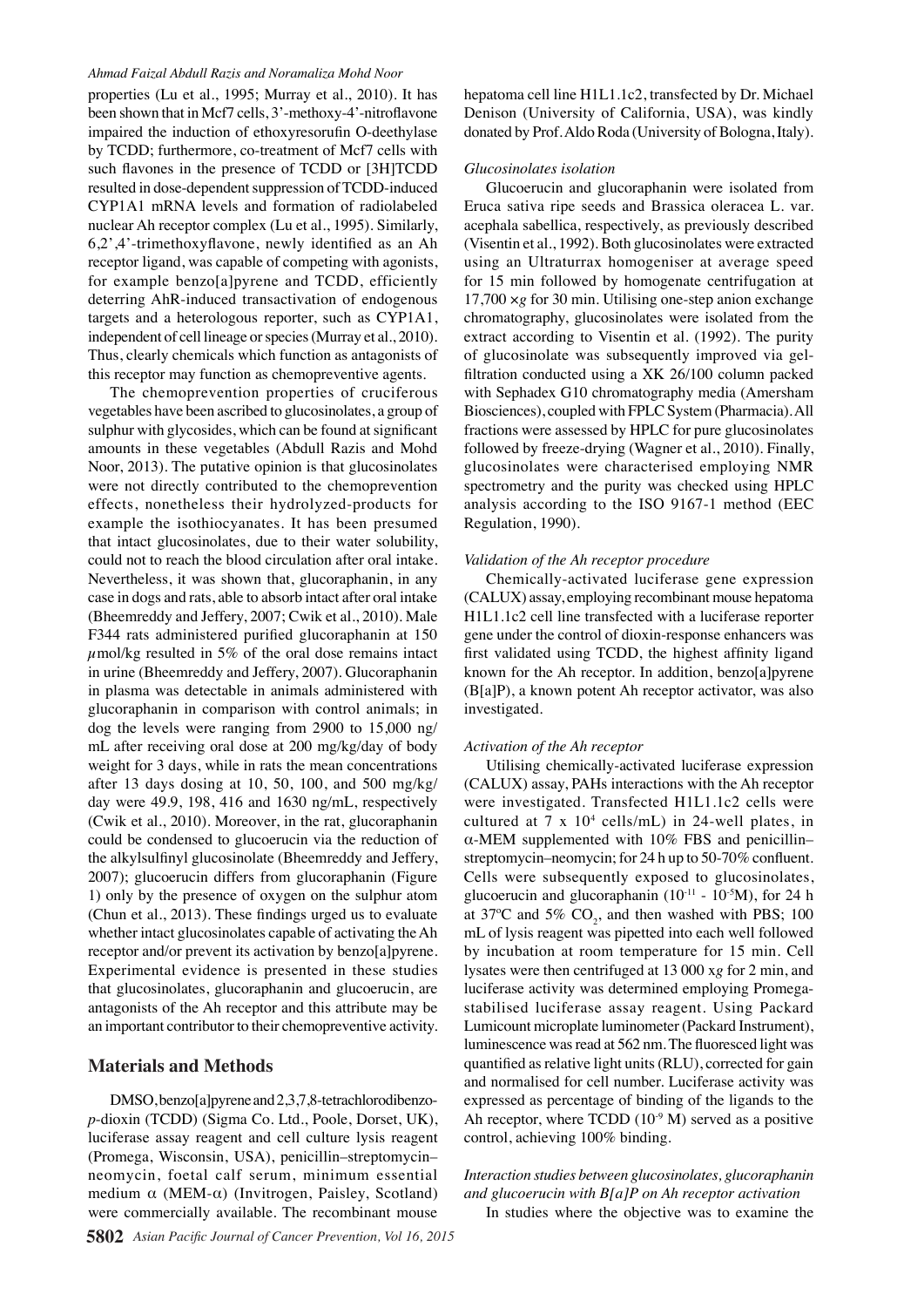ability of glucosinolates, glucoraphanin and glucoerucin to influence the activation of Ah receptor by polycyclic aromatic hydrocarbons, cells were treated with benzo[a] pyrene  $(10^{-11}-10^{-5} M)$  in the presence of either glucoraphanin or glucoerucin  $(10^{-9}, 10^{-6} \text{ M})$ , for 24 hours.

## **Results**

### *Validation of the Ah receptor procedure*

Maximum activation was noted at a concentration of 10-9 M when the CALUX assay was authenticated



**Figure 1. Structure of (A) Glucoerucin and (B)**  $\tilde{B}$ **Glucoraphanin**



**Figure 2. Active of the Ah Receptor by TCDD and 00.0** with glucoerucin  $(10^{-6}M)$ . The activation of the receptor is Benzo [a] Pyrene. H1L1.1c2 Cells (7x10<sup>4</sup> cells/ml) were incubated with TCDD  $(10^{-13}-10^{-5}M)$ . (A) Benzo [a] Pyrene expressed as mean  $\pm$  SD of triplicate determinations



**Figure 3. Active of the Ah Receptor by Benzo [a]**  Figure 3. Active of the Ah Receptor by Benzo [a]<br>Pyrene, glucoraphanin. H1L1.1c2 Cells (7x10<sup>4</sup> cell/ml) were incubated in culture medium supplemented with benzo [a] pyrene or glucoraphanin or glucoerucin ( $10^{-11}$ - $10^{-5}$ M) for 24 h. Benzo(a)pyrene;  $\triangle$  glucoraphanin;  $\odot$  glucoerucin. Activation of the receptor is expressed as % of that achieved by TCDD ( $10^9$ M). Results are expressed as mean  $\pm$  SD of triplicate determinations



alone,  $\bullet$  Benzo[a]pyrene with glucoraphanin (10<sup>-9</sup>M);  $\blacktriangle$ glucoraphanin (10<sup>-6</sup>M or 10<sup>-9</sup>M) for 24 h. Benzo [a]pyrene Benzo[a]pyrene with glucoraphanin  $(10^{-6}M)$ . The activation of (7x10<sup>4</sup> cell/ml) were incubated in culture medium supplemented **of the Ah Receptor by Glucoraphanin.** H1L1.1c2 Cells **(a) (b)** Results are expressed as mean ± SD of triplicate determinations **Figure 4. Modulation of the Benzo[a]pyrene Activation**  with benzo [a]pyrene  $(10^{-11} - 10^{-5}M)$  alone or in combination with glucoral diverse  $\frac{1}{2}$ the receptor is expressed as % of that achieved by  $T CDD (10<sup>-9</sup>M)$ .



**Figure 5. Modulation of the Benzo[a]pyrene Activation of the Ah Receptor by Glucoerucin.**  $\text{H1L1.1c2}$  Cells (7x10<sup>4</sup> cells/ml) were incubated in culture medium supplemented with benzo[a]pyrene  $(10^{-11} - 10^{-5}M)$  alone or in combination with glucoerucin (10<sup>-6</sup>M or 10<sup>-9</sup>M) for 24 h. Benzo[a]pyrene alone, Benzo[a]pyrene with glucoerucin  $(10^{-9}M)$ , A Benzo[a]pyrene

expressed as mean ± 1901 of triplicate determinations expressed as  $\%$  of that achieved by TCDD (10 $\degree$ M). Results are



Remission *Interaction studies between glueosinolate@glucoraphanin and glucoerucin with B[a]P on Ah receptor activation*

Newly diagnosed with diagnosed with the treatment Hughigali shi.保peso4beg AlgeN Persistence or recurrence Studies were undertaken to evaluate whether the activation of the Ah receptor by benzo[a]pyrene was modellated in the presence of the glucosinolates glucoraphanin and glucoerncin, the precursors of sulforaph $\mathbf{g}$ e and eru $\mathbf{g}$ in respec $\mathbf{g}$ ively, to ascertain whether

None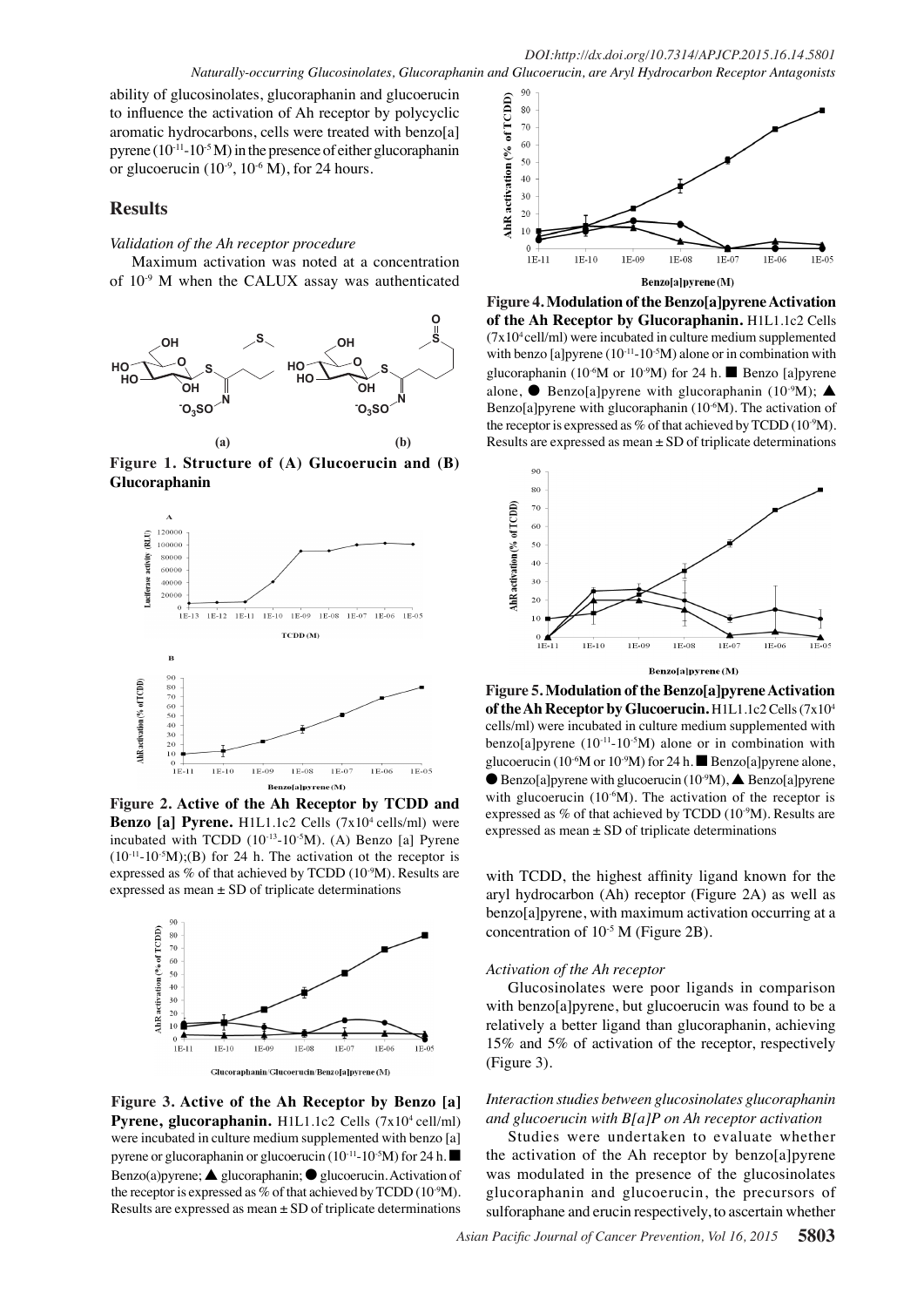#### *Ahmad Faizal Abdull Razis and Noramaliza Mohd Noor*

these glucosinolates displayed any antagonistic activity. Glucoraphanin at either concentrations of  $10^{-6}M$  or  $10^{-9}M$ , effectively antagonised the benzo[a]pyrene activation to the Ah receptor, with the effect being more marked at the higher concentrations of benzo[a]pyrene  $(10^{-7}-10^{-5}M)$ (Figure 4).

Similarly, Figure 5 illustrates that benzo[a]pyrene activation of the Ah receptor appeared to be suppressed at the higher concentrations  $(10^{-7}-10^{-5}M)$  when H1L1.1c2 cells exposed with benzo[a]pyrene  $(10^{-11}-10^{-5}M)$  in the presence of glucoerucin ( $10^{-9}M$  or  $10^{-6}M$ ) for 24 hours. When comparing the antagonistic effects between glucoraphanin and glucoerucin at 10-9M on the activation of the Ah receptor by benzo[a]pyrene, glucoraphanin was found comparatively a better antagonist than glucoerucin (Figures 4 and 5).

## **Discussion**

Many studies, utilising TCDD, have ascertained that ligand binding to the Ah receptor unleashes a plethora incidents that are harmful to the cell and organism (Hanieh, 2014). This receptor has been linked to different types of toxicity including developmental toxicity, tumourigenesis, immunotoxicity and inflammation. It is also clear that the Ah receptor plays an important role in human cancer through interaction with signaling pathways in a cell-specific manner, suggesting that this receptor may be a helpful device in the early detection and healing of cancer (Tsay et al., 2013). As a result, the role of antagonists to block ligand-mediated activation of the Ah receptor may be beneficial, particularly if these are widely-consumed phytochemicals with proven safety. The hydrolysed product of glucosinolates, isothiocyanates has been noted in epidemiology studies to lower cancer risk, and their anti-cancer properties have been approved in laboratory studies (Barouki et al., 2007). As electrophiles, they are likely to manipulate cellular processes via binding covalently to nucleic acids, proteins, or small molecules and may be indirectly reducing pools of cellular reductants (Hecht, 2000). A mechanistic study to determine the effect of isothiocyanates on CYP1A1 and CYP1A2 activity and expression, and Ah receptor translocation in Mcf7 cells demonstrated that both enzymes were significantly stimulated by benzo[a]pyrene, and isothiocyanates were able to inhibit the rise in activity (Nakamura et al., 2010). A view has been expressed that the inhibition of CYP1A1 and CYP1A2 enzymes may serve as a useful strategy for cancer chemoprevention (Cho and Yoon, 2015). A likely causative mechanism of action of chemopreventive phytochemicals may be to avert the activation of Ah receptor by carcinogenic ligands such as benzo[a]pyrene.

In studies to assess whether the glucosinolate precursors of sulforaphane and erucin displayed any antagonistic effect on the activation of the Ah receptor by benzo[a]pyrene, both glucosinolates revealed a clear antagonistic effect, with glucoraphanin being relatively a better antagonist than glucoerucin. It has already been demonstrated that both glucosinolates induced the O-dealkylations of methoxy- and ethoxyresorufin (Abdull Razis and Mohd Noor, 2013), markers for CYP1 activity

that is regulated by the Ah receptor through transcriptional activation (Okino et al., 2009). In other studies, glucosinolates such as sinigrin, glucoiberin, progoitrin and glucosinalbin were capable of inhibiting the level of β-naphthoflavone-induced CYP1A1 expression in Ah receptor-replete cells, and the inhibition effect was found to be dependent on the side chain of the glucosinolate (Whitlock, 1999). Meanwhile, a pronounced induction in CYP1A1 mRNA expression has been noted following exposure of HepG2 cells to another glucosinolate, glucoraphasatin (Wang et al., 1997), which could reflect activation of the Ah receptor by this glucosinolate.

In conclusion, the present studies demonstrate for the first time that glucosinolates, glucoraphanin and glucoerucin, are poor agonists but potent antagonists of the Ah receptor, properties that may attribute significantly to their established chemopreventive potency. As glucosinolates are widely consumed from cruciferous vegetables, are quickly absorbed following oral intake attaining good bioavailability, making them among the most potent dietary chemopreventive phytochemicals, and their function as antagonists of the Ah receptor attribute to their anti-carcinogenic activity.

## **Acknowledgements**

The authors would like to thank Universiti Putra Malaysia for funding this work through GERAN UPM 2013 with project no. GP-IPM/2013/9400600.

#### **References**

- Abdull Razis AF, Mohd Noor (2013). Cruciferous vegetables: dietary phytochemicals for cancer prevention. *Asian Pac J Cancer Prev*, **14**, 1565-70.
- Amakura Y, Yoshimura M, Takaoka M, et al (2014). Characterization of natural aryl hydrocarbon receptor agonists from cassia seed and rosemary. *Molecules*, **19**, 4956-66.
- Barouki R, Coumoul X, Fernandez-Salguero PM (2007) The aryl hydrocarbon receptor, more than a xenobiotic-interacting protein. *FEBS Lett*, **581**, 3608-15.
- Bheemreddy RM, Jeffery EH. (2007). The metabolic fate of purified glucoraphanin in F344 rats. *J Agric Food Chem*, **55**, 2861-66.
- Cho H-J, Yoon I-S. (2015). Pharmacokinetic interactions of herbs with cytochrome P450 and P-Glycoprotein. *Evid Based Complementary Altern Med*.
- Chun J-H, Arasu MV, Lim Y-P, et al (2013). Variation of major glucosinolates in different varieties and lines of rocket salad. *Hortic Environ Biotechnol*, **54**, 206-13.
- Cwik MJ, Wu H, Muzzio M, et al (2010). Direct quantitation of glucoraphanin in dog and rat plasma by LC-MS/MS. *J Pharmaceut Biomed Analysis*, **52**, 544-9.
- EEC Regulation 1864/90, 1990. Enclosure VIII. Off. *J Eur Commun*. **170**, 27-34.
- Hanieh H (2014). Toward understanding the role of aryl hydrocarbon receptor in the immune system: current progress and future trends. *Biomed Res Int*.
- Hecht SS. (2000). Inhibition of carcinogenesis by isothiocyanates. *Drug Met Rev*, **32**, 395-411.
- Ioannides C, Lewis DF. (2004). Cytochrome P450 in the bioactivation of chemicals. *Curr Top Med Chem*, **4**, 1767-88.
- Lu YF, Santostefano M, Cunningham BD, et al (1995).